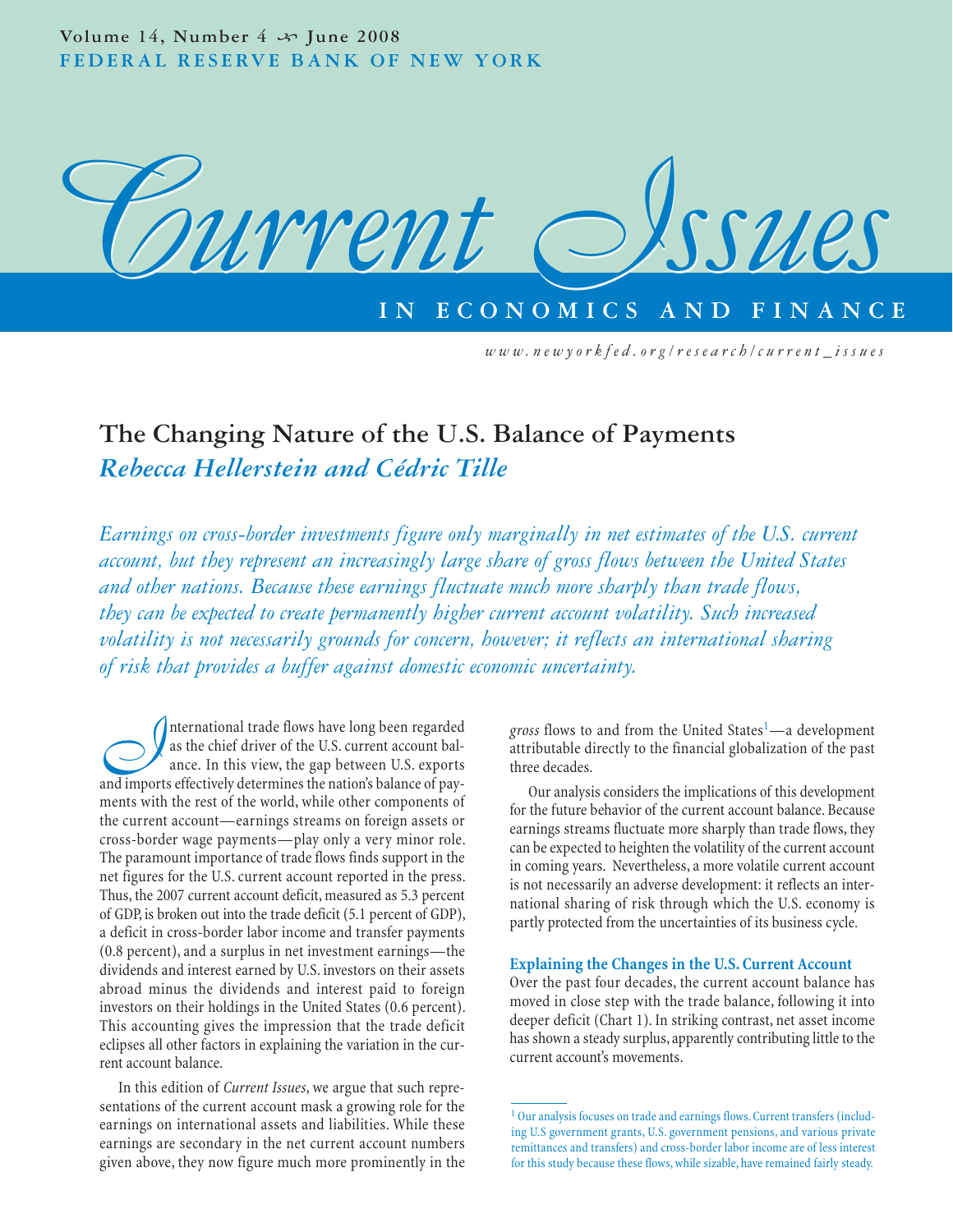## Chart 1 The Current Account Balance and Its Components



Source: U.S. Bureau of Economic Analysis.

A very different picture emerges, however, if we look beyond these net values to the gross earnings flows to and from the United States. The nation's gross income from the rest of the world consists of the value of exports plus the value of dividends and interest earned by U.S. investors on their assets abroad. Earnings on foreign assets (or "receipts on assets") represent a growing share of U.S. gross income, roughly doubling from 17 percent in 1970 to 32 percent in 2007 (Chart 2). A similar pattern is observed in gross payments to the rest of the world, which consist of the value of U.S. imports plus the value of dividends and interest earned by foreign investors on their U.S. assets. Earnings by foreign investors in the United States identified from the U.S. point of view as "payments on liabilities" in Chart 2—also claim an increasing share of U.S. gross payments, rising from 9 percent in 1970 to 23 percent in 2007.

*Effects of Financial Integration and Changing Yields* The growing share of asset income in gross flows to and from the United States is a direct consequence of financial globalization. With the increased integration of world financial markets, the value of international assets and liabilities has surged; $2$  the rise in value, which began in the late 1970s, has been especially marked since the mid-1990s. In the case of the United States, the value of assets held by U.S. investors abroad tripled from 32 percent of GDP in 1982 to 106 percent in 2006. Over the same period, the value of U.S. liabilities to foreign investors increased sixfold from 22 percent to 123 percent of  $GDP<sup>3</sup>$  These sharp increases in the value of cross-border financial holdings would logically entail equivalent increases in the dividend and interest earnings streams from these holdings. Moreover, because financial globalization has proceeded at an even faster pace than the

## Chart 2 Earnings on Assets as a Share of Gross Flows



Source: U.S. Bureau of Economic Analysis.

rise in international trade, $4$  earnings streams should have increased not only in absolute value but also relative to trade flows. It follows, then, that these streams would carry greater weight in the balance of payments.

While the evidence presented in Chart 2 suggests that this is in fact the case, the role of international earnings streams has not expanded as steadily as one might expect. A closer look at the chart shows three distinct phases: The first phase, from 1970 until the early 1980s, saw an increase in both the share of gross income attributable to U.S. earnings on foreign assets and the share of gross payments attributable to foreign earnings on U.S. assets. The second phase, lasting roughly twenty years, showed no clear trend in the growth of these shares. Finally, the third phase, which began in the early 2000s, saw both shares rise sharply.

This variable pace reflects the offsetting trends of increased holdings and lower yields on assets and liabilities. While the rise in holdings brought about by financial globalization has enlarged the share of earnings in gross flows, this trend has been counterbalanced by the reduction in nominal yields since the early 1980s. Between 1983 and 2007, the yield on U.S. assets abroad fell from 9.4 percent to 5.5 percent, and the yield on U.S. liabilities dropped from 7.4 percent to 4.3 percent (Chart 3). This trend simply reflects the reduction in inflation in industrialized countries since the early 1980s.

<sup>&</sup>lt;sup>2</sup> The surge is the subject of a growing academic literature. See, for example, Gourinchas and Rey (2007), Higgins, Klitgaard, and Tille (2007), and Lane and Milesi-Ferretti (2007).

<sup>3</sup> Since 1982, the Bureau of Economic Analysis has calculated the value of U.S. international assets and liabilities using the "market" value of foreign direct investment (with the value of foreign affiliates of multinational firms estimated using stock market prices). An alternative measure using the "current cost" value (relying on estimates of the replacement values of the assets in affiliates) has been available since 1976; it provides a similar picture of the growth of U.S. international assets and liabilities. See Nguyen (2007).

<sup>4</sup> Between 1982 and 2006, the value of gross assets and liabilities relative to GDP grew at roughly twice the rate of exports and imports relative to GDP.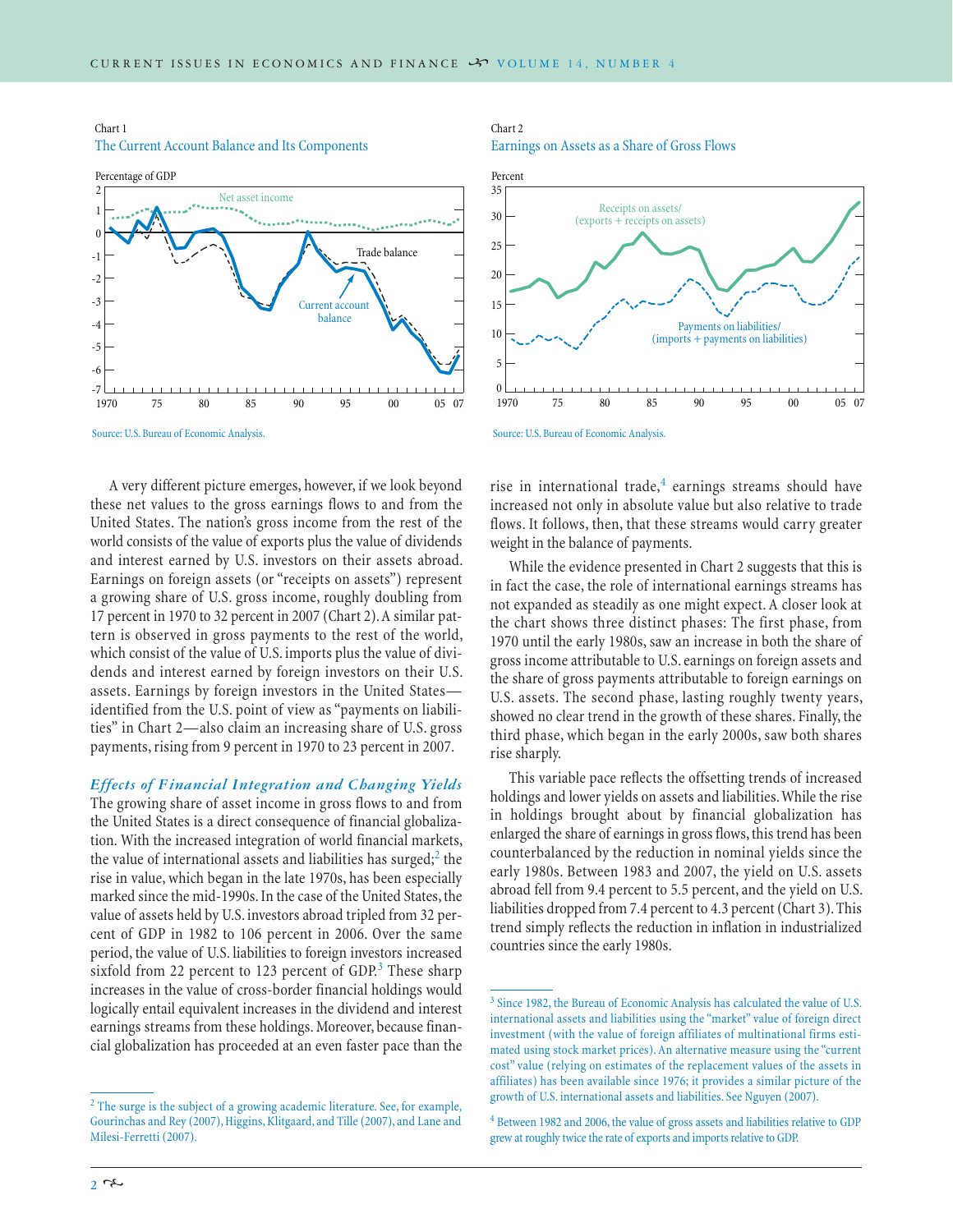Chart 3 Yields on International Assets and Liabilities



Source: U.S. Bureau of Economic Analysis.

To shed light on the uneven pace of growth in asset income streams over the past three decades, we separate the impact of financial globalization—measured by the holdings of international assets and liabilities—from the impact of changes in yields. Since the late 1970s, globalization has consistently boosted the size of total earnings streams. Between 1977 and 1983, this effect was magnified by rising nominal yields, a development that explains the clear increases in the share of asset earnings in gross income shown in Chart  $2<sup>5</sup>$  A similar pattern is observed beginning in 2002, with globalization and rising yields both leading to larger earnings streams. By contrast, the drop in yields between 1983 and 2002 offset the influence of globalization, accounting for the stable share of earnings over that period (Table 1). Our method of calculating these effects is outlined in Box 1.

While this evidence suggests that the value of earnings on international assets has not risen uniformly over our sample period, the overall pattern we described earlier still holds: between 1977 and 2007, cross-border earnings streams showed extraordinary growth. Why, then, is the increased role of earnings in gross flows not reflected in net terms?

### *Degrees of Symmetry: Trade and Earnings Flows*

Asset income figures importantly in gross flows but only marginally in net flows because of the two-way nature of trade and earnings flows. In the case of earnings flows, growth in payments to the rest of the world has largely been matched by growth in receipts from the rest of the world. By contrast, the growth in international trade flows has been much less balanced, with imports expanding faster than exports. The greater symmetry of earnings flows, along with the fact that yields on international assets have moved in close parallel with yields on

### Table 1 **Change in Earnings on Assets** Billions of Dollars, Except As Noted

|                              | Assets  |           | Liabilities |         |           |         |
|------------------------------|---------|-----------|-------------|---------|-----------|---------|
|                              | 1977-83 | 1983-2002 | 2002-07     | 1977-83 | 1983-2002 | 2002-07 |
| Total                        | 57.6    | 188.4     | 500.9       | 39.4    | 191.5     | 453.0   |
| Due to holdings              | 49.5    | 399.4     | 340.1       | 28.6    | 428.9     | 242.0   |
| Due to yields                | 8.1     | $-211.0$  | 160.8       | 10.8    | $-237.4$  | 211.0   |
| Change in yield<br>(percent) | 1.0     | $-5.3$    | 1.5         | 2.0     | $-4.8$    | 17      |

Sources: U.S. Bureau of Economic Analysis; authors' calculations.

Note: The computations rely on data in which foreign direct investment is measured at market value for 1983-2007 and at current cost for 1977-83. Similar results are obtained when data based on the current cost measure are used for the full 1977-2007 period.

### Box 1 **Effects of Holdings and Yields on Asset Income**

Asset income in a given year  $t$  ( $Inc<sub>t</sub>$ ) is the product of holdings at the end of year  $t-1$  (  $Hold_{t-1}$ ) and the yield in year  $t(i_t)$ :  $Inc_t = Hold_{t-1} \cdot i_t$ .

Based on this formula, the change in asset income between two years, *t* and *s,* can be written as

$$
Inc_t - Inc_s = \frac{i_t + i_s}{2}(Hold_{t-1} - Hold_{s-1}) + \frac{Hold_{t-1} + Hold_{s-1}}{2} (i_t - i_s),
$$

where the first term on the right-hand side of the equation reflects the role of the change in holdings and the second term captures the impact of the change in yields.

Table 2

#### **Gruber-Lloyd Index: The Symmetry of Flows**

|                | 1970 | 1990 | 2007 |
|----------------|------|------|------|
| Trade flows    | 0.98 | 0.93 | 0.82 |
| Earnings flows | 0.64 | 0.90 | 0.95 |

Source: Authors' calculations.

Note: The index ranges from zero to one. A value of zero indicates that gross flows are in one direction only; a value of one indicates that inflows exactly match outflows.

international liabilities (Chart 3), accounts for the limited role of earnings in net terms.

The difference between trade and earnings flows in this regard is captured by a Gruber-Lloyd index, which measures the degree of symmetry in two-way flows. The index, shown in Table 2, ranges from zero when gross flows are in one direction only<sup>6</sup> to one when inflows and outflows so offset each other that they leave no net flows. As the results reported in the table suggest, earnings

<sup>5</sup> The yields after 1983 are based on the market value measure of foreign direct investment in assets and liabilities, while the yields in prior years are of necessity based on the current cost measure. Using the current cost measure for the full 1977-2007 sample period generates similar results.

 $^6$  The measure assumes the same value whether uneven flows lead to a deficit or a surplus. The index is aimed at the symmetry between payments and receipts, not the direction of any imbalance between the two.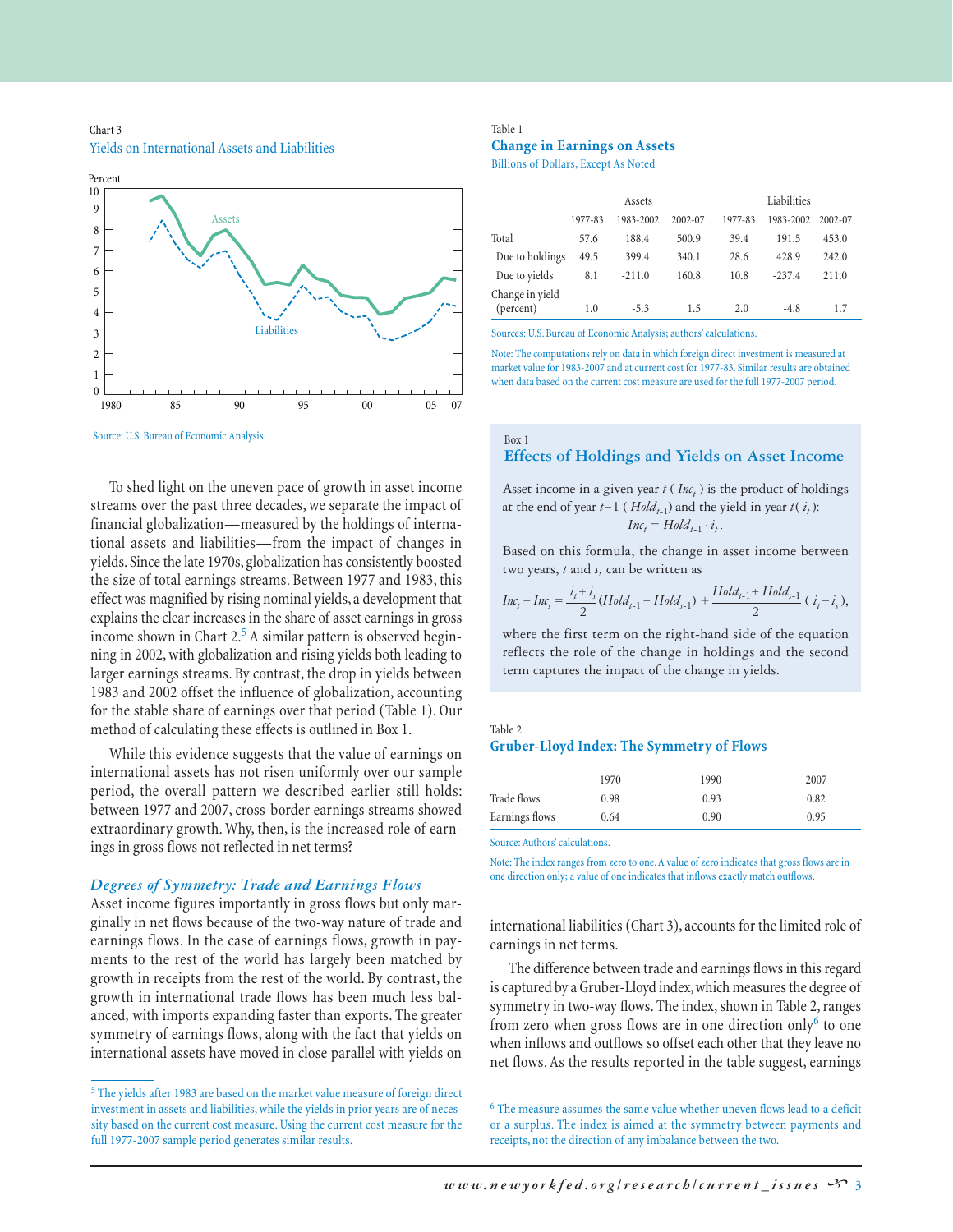streams on international assets have become increasingly symmetric since 1970, with payments on foreign investments in the United States almost equaling receipts from U.S. investments abroad. Trade flows, by contrast, have become increasingly onesided over the same period.

## **How Rising Earnings Streams Affect the Current Account**

As earnings streams on foreign assets claim a larger share of the nation's gross earnings flows, the current account is becoming more sensitive to fluctuations in international financial yields and interest rates. Earnings streams are much more volatile than trade flows; in the 1990-2007 period, the standard deviations in annual growth rates for both receipts on assets and payments on liabilities were three times larger than those for exports and imports (Table 3). This finding reflects the fact that financial variables, such as interest rates, are more volatile than real (inflation-adjusted) variables, such as the real demand for goods and services. In addition, while trade flows have become more stable since 1990, no such change is observed for earnings streams, which have in fact become more volatile.

To be sure, total receipts (export income plus the dividends and interest earned by U.S. investors on their assets abroad) and total payments (payments for imports plus the dividends and interest paid to foreign investors on their U.S. assets) have become more stable in recent years—largely because the reduction in the volatility of trade flows has been substantial enough to offset the increasing weight of earnings streams. Nevertheless, it is doubtful that this pattern can persist going forward. First, a further large reduction in the volatility of trade flows is unlikely in the near future. Second, the expanding share of total receipts and total payments claimed by earnings on assets weakens the impact of a given reduction in trade volatility. Thus, the growing importance of earnings in gross flows implies that the current account will become more volatile.

To get a more precise idea of the increased sensitivity of the current account to movements in yields on assets and liabilities, consider the effect of a 1-percentage-point shift in the yield on total foreign assets held by U.S. investors. If, as we saw earlier, the value of these assets is now 106 percent of GDP, then this shift should result in a movement in net earnings streams of 1.1 percent of GDP. Significantly, the magnitude of this effect has doubled over the last ten years.<sup>7</sup>

Further evidence of the heightened sensitivity of the current account to movements in yields is provided by a recent revision of the balance of payments conducted by the Bureau of Economic Analysis (BEA). On June 15, 2007, the BEA released data on the balance of payments through the first quarter of 2007, as well as revisions to the data going back to 1997. These revisions were completed by the June 29, 2007, release of the U.S. net international investment position (the value of accumulated

## Table 3 **Volatility of Trade and Earnings Flows**

Standard Deviations in Annual Growth Rates, in Percent

|                         | 1970-2007 | 1970-90 | 1990-2007 |
|-------------------------|-----------|---------|-----------|
| Exports                 | 8.3       | 9.7     | 5.6       |
| Receipts on assets      | 13.9      | 13.7    | 14.1      |
| Total receipts          | 9.0       | 10.0    | 7.1       |
| Imports                 | 7.9       | 9.1     | 5.6       |
| Payments on liabilities | 15.8      | 14.9    | 16.5      |
| Total payments          | 8.4       | 9.0     | 7.0       |

Sources: U.S. Bureau of Economic Analysis; authors' calculations.

holdings of U.S.-owned assets abroad less foreign-owned assets in the United States) as of end-2006, which included revisions for gross asset holdings going back to 2003. The balance of payments revision incorporated new data for income on foreign direct investments and a new method for computing interest payments on long-term debt.

The revisions to the current account were sizable, with the amended data showing a smaller current account deficit since 2001. The change in the size of the deficit was especially marked for the years 2004-06: the deficit revision reduced it by 0.22 percent to 0.34 percent of GDP (Chart 4). This reduction was driven by an upward revision of net asset income; only minimal revisions were made to the trade balance.

The revision to the value of net asset income was, in turn, driven largely by an upward adjustment in the earnings on U.S. investments abroad (Chart 5, upper left panel). Downward adjustments to foreign investors' earnings on their U.S. assets played some role as well, especially in 2006 (Chart 5, upper right panel). The revision to net asset income can also be split into revisions to yields and revisions to the underlying holdings (Chart 5, bottom panel). $8$  As the chart makes clear, adjustments to yields were the primary source of the change in net asset

## Chart 4 2007 BEA Revisions to the Current Account Balance





<sup>7</sup> Higgins, Klitgaard, and Tille (2007) analyze the heightened exposure of U.S. international accounts in more detail.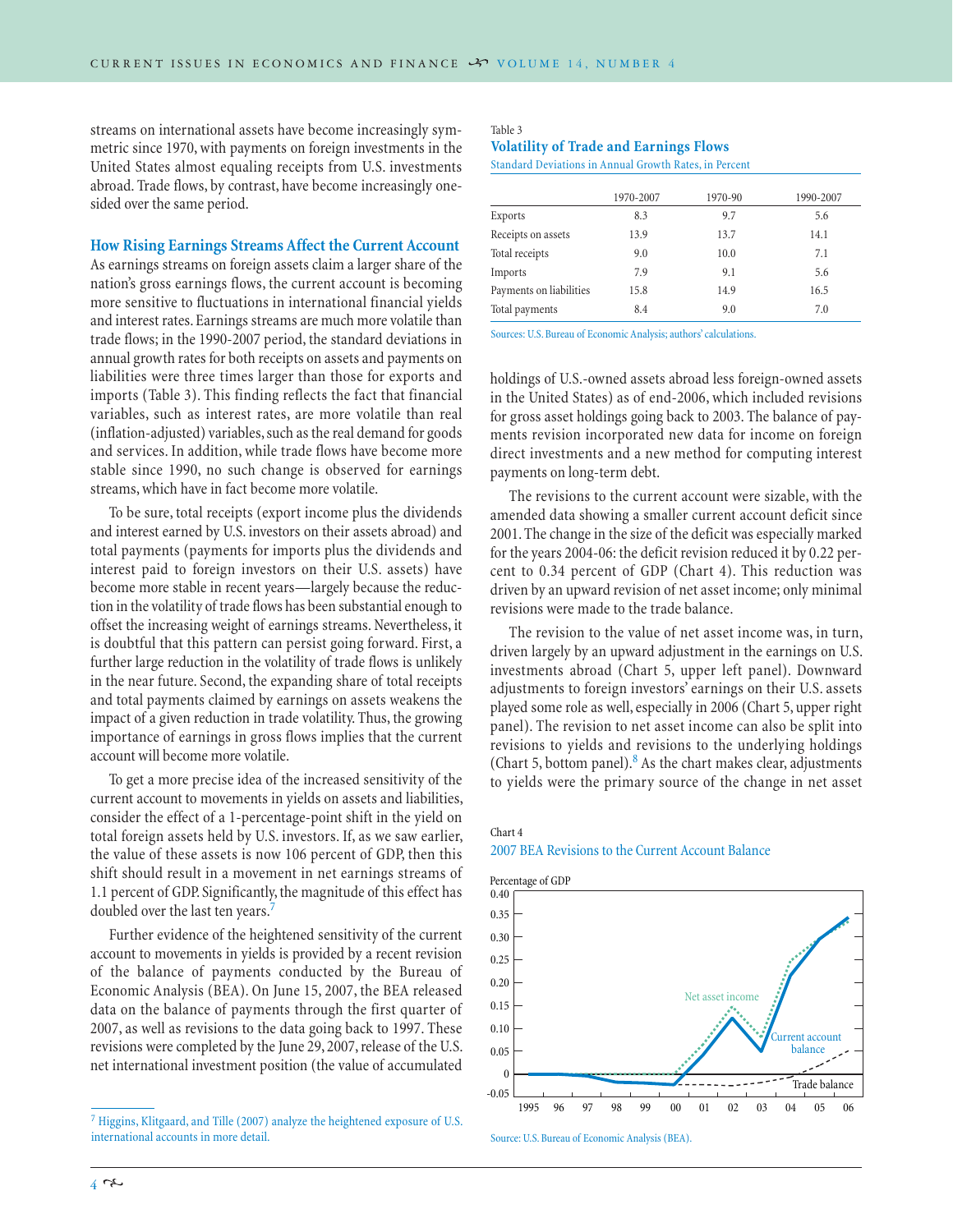# Chart 5



Decomposition of the 2007 BEA Revision to Asset Income

income since 2000. Revisions in holdings played a sizable role only in 2006, when they accounted for a little less than half of the overall change.

Nevertheless, a closer look at the data (Chart 6) shows that the revision in yields was not particularly large. While the revision led to higher yields on assets in the 2003-05 period, the magnitude of the change was relatively moderate, amounting to 26, 33, and 28 basis points (that is, 6 to 7 percent of the prerevision yields) in the three consecutive years. We conclude, therefore, that the substantial increase observed in net asset income stems from a *combination* of the adjustment in yields with large underlying holdings.

## **Asset Income in the Years Ahead: A Scenario Analysis**

Can we expect earnings streams to be a growing source of volatility in the U.S. current account in the future? Since a forecast exercise is beyond the scope of this article, we instead seek

## Chart 6

Pre- and Post-Revision Yields on U.S. Assets and Liabilities



Source: U.S. Bureau of Economic Analysis.

to answer this question through a simple scenario analysis. First, we posit a growth path for the nation's trade and earnings flows that is consistent with existing trends. We assume that, starting in 2007, nominal GDP grows at a rate of 3.5 percent in 2008, 4.5 percent in 2009, and 5 percent thereafter. We set the ratio of exports to GDP to increase gradually from 11.8 percent in 2007 to 14 percent in 2010 and then to remain at that level through 2015. Similarly, the ratio of imports to GDP moves from 16.9 percent to 18 percent in 2010. The yield on liabilities is kept at its 2007 value (4.3 percent), while that on assets drifts from 5.5 percent to 5.3 percent in 2010 and thereafter remains constant. Total payments are set at 50 percent of export flows, in line with the U.S. evidence. Total receipts are set so that net inflows match the current account (net trade flows and net asset income).

In this baseline scenario, the trade deficit stabilizes at 4 percent of GDP, while net asset income drifts into a deficit of 0.34 percent by 2015 (Chart 7, top panel). Earnings on U.S.-held foreign assets as a share of total receipts climbs to 34 percent by 2015, while payments to foreign investors as a share of total payments reaches 29 percent (Chart 7, bottom panel).

Next, we test the sensitivity of these projections to moderate changes in yields by constructing an alternative scenario in which the yield on assets is raised 25 basis points above its level in the baseline scenario and the yield on liabilities is lowered 10 basis points. These adjustments are in line with the BEA's recent revision of the balance of payments. We find that the adjustments, though minor, have a substantial effect on the current account deficit, causing it to narrow by 0.4 percent of GDP in 2008 relative to the baseline scenario. This effect grows in subsequent years because of the additional accumulation of assets and liabilities, reaching 0.6 percent of GDP by 2015.

Our simple scenario analysis suggests that the current account will show a heightened sensitivity to movements in

Sources: U.S. Bureau of Economic Analysis (BEA); authors' calculations.

<sup>8</sup> This exercise follows steps similar to those in Box 1, except that we now compare pre- and post-revision earnings streams for a given year, instead of comparing streams across two different years.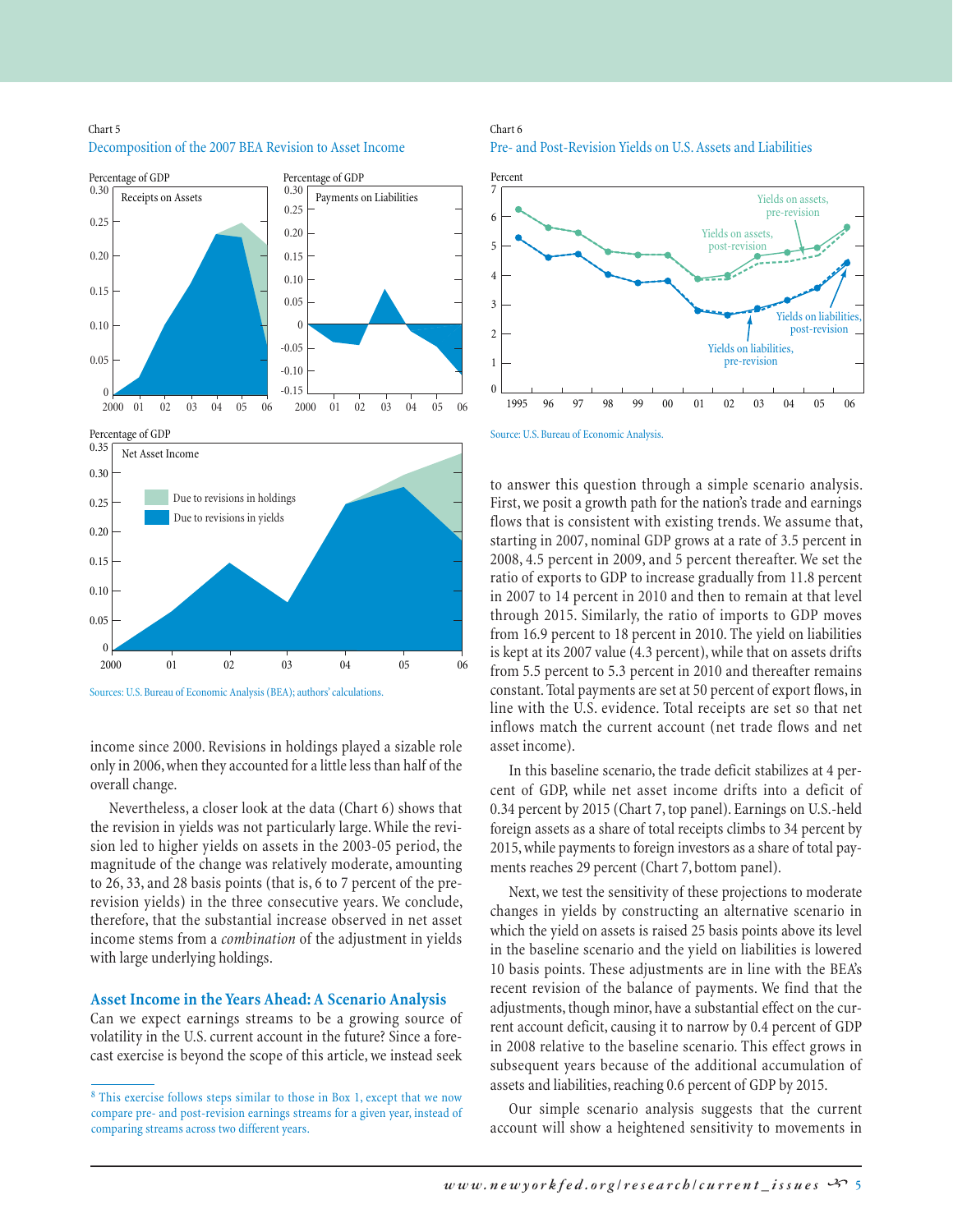# Chart 7

# Scenario Analysis



Sources: U.S. Bureau of Economic Analysis; authors' calculations.

yields going forward. Forecasting the current account should thus become a much more delicate exercise in the future. The task may be particularly difficult during periods of financial disruption, when the yields on various categories of assets move in different directions. For instance, in the troubled fourth quarter of 2007, international transactions showed a substantial increase in U.S. net earnings, reflecting a low return on foreign investment in the United States, while the yields on U.S. holdings of foreign assets fared better.

### **Putting Current Account Volatility in Perspective**

Should we be concerned about the heightened exposure of the current account to movements in financial yields? Certainly, the possibility that movements in foreign financial markets could have a sizable impact on the U.S. current account is disconcerting. However, while exposure to random shocks from abroad is not in itself a favorable development, this is not the full story, for several reasons. First, U.S. investors' greater exposure to foreign shocks is offset by their lower exposure to domestic shocks, which are now partly borne by foreign investors. Second, the degree of current account volatility is not in itself a good measure of economic welfare. The question is not *whether* U.S. international transactions have become more volatile, but

| Table 4                                  |  |
|------------------------------------------|--|
| <b>Determinants of Income Volatility</b> |  |

|                                                               | 1983-95 | 1996-2007 |
|---------------------------------------------------------------|---------|-----------|
| Standard deviation (percent)                                  |         |           |
| Real GDP growth                                               | 1.6     | 1.1       |
| Yield differential                                            | 0.4     | 0.3       |
| Correlation                                                   | $-0.16$ | $-0.45$   |
| Minimizing asset holdings<br>(percentage of GDP) <sup>a</sup> | 58      | 141       |

Sources: U.S. Bureau of Economic Analysis; authors' calculations.

<sup>a</sup>The ratio of foreign assets to GDP that minimizes the variance of national income, assuming zero net foreign assets.

rather *how* they are linked to overall U.S. income, as measured by GDP.

Specifically, what matters is the extent to which the U.S. business cycle moves in step with the yield differentials between U.S. international assets and liabilities: In other words, does the nation earn more on its assets than it pays on its liabilities when it faces a recession? Since the early 1990s, the U.S. business cycle has experienced a "great moderation" as GDP growth has stabilized (Table 4). By contrast, the volatility of the yield differential between U.S. international assets and liabilities has decreased only modestly. However, while the yield differential is volatile, it is also negatively correlated with U.S. growth. Consequently, the United States earns a higher yield on its assets than it pays on its liabilities precisely when it faces a recession. As Table 4 suggests, this "insurance" benefit from financial globalization has become stronger over the last ten years.

While we cannot determine, in this short article, the quantity of foreign asset holdings that would be optimal, we can shed some light on the question. Suppose that the nation's holdings of foreign assets were fully balanced by its liabilities to foreign investors so that net foreign assets were zero. $9$  We can compute the value of international assets to GDP that would minimize the volatility of national income, which consists of GDP and net asset income (Table 4, row 4). This calculation reveals that sizable holdings of gross international assets would be required especially in the period since the mid-1990s, when assets would equal a hefty 141 percent of GDP. Box 2 explains the formal method behind this exercise.

If, then, substantial international financial holdings provide a stabilizing benefit, the greater volatility of the current account going forward does not imply lower economic welfare. To the contrary, it is the channel through which business cycle risk is shared across countries.<sup>10</sup>

To see this point more clearly, consider the U.S. economy in two alternative settings: In the first, the economy has no inter-

<sup>9</sup> While the United States has substantial net external debt (17 percent of GDP in 2007), the debt is much smaller than the value of U.S. gross assets and liabilities.